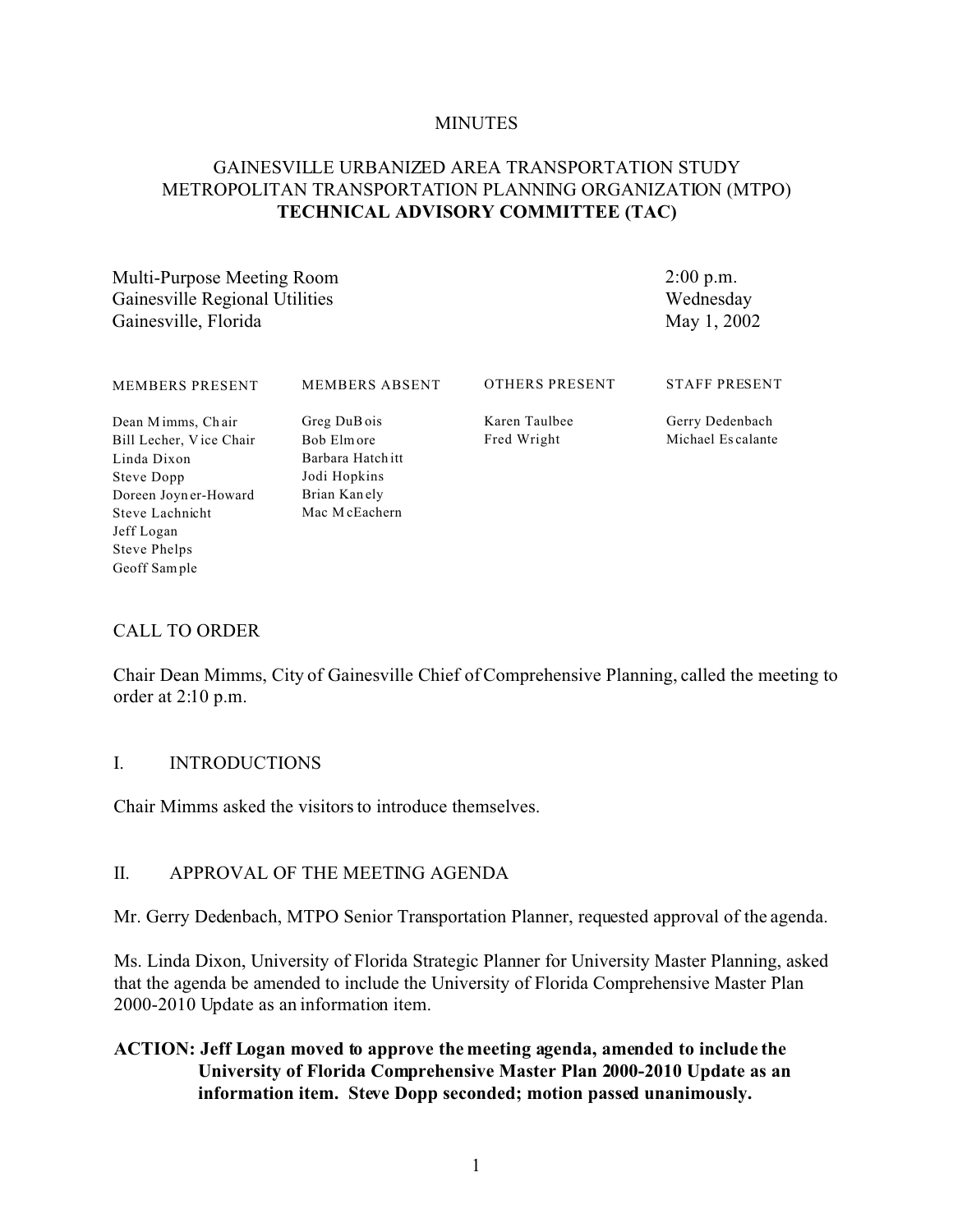### III. APPROVAL OF COMMITTEE MINUTES

### **ACTION: Linda Dixon moved to approve the March 27, 2002 minutes. Jeff Logan seconded; motion passed unanimously.**

### IV. CHAIRMAN'S REPORT

Mr. Dedenbach announced that the next MTPO meeting is scheduled for May 16 at 1:30 p.m. in City Hall. He said that the next TAC meeting is scheduled for May 29.

### V. AGENDA ITEMS TO BE DISCUSSED- LISTED IN ORDER OF IMPORTANCE

### A. STATE ROAD (SR) 26/26A OPTIONS

Mr. Dedenbach stated that the MTPO, at its April 11 meeting, requested additional information concerning Option 3- City or County Assumes Ownership. He discussed the advantages and disadvantages of this option.

Chair Mimms noted that the City does not have the resources to undertake maintenance of additional facilities without getting additional funding from FDOT.

Mr. Fred Wright, Florida Department of Transportation (FDOT) District 2 Project Consultant Manager, and Ms. Doreen Joyner-Howard, FDOT Transportation Planner, discussed the SR 26/26A Option 3- City or County Assumes Ownership and answered questions.

## **ACTION: Linda Dixon moved to recommend that the MTPO request that the TAC Subcommittee continue to develop recommendations on areawide reassignment of roadways. Jeff Logan seconded; motion passed unanimously.**

**ACTION: Linda Dixon moved to recommend that the MTPO request that MTPO staff continue to work with FDOT to evaluate the right turn designs along State Road 26A from NW 38th Street to SW 2nd Avenue. Jeff Logan seconded; motion passed 8 to 1.**

### B. STATE ROAD 26 STATUS REPORT

Mr. Dedenbach stated that FDOT requested an opportunity to provide the MTPO with a status report on the SR 26 project at its meeting on May 16.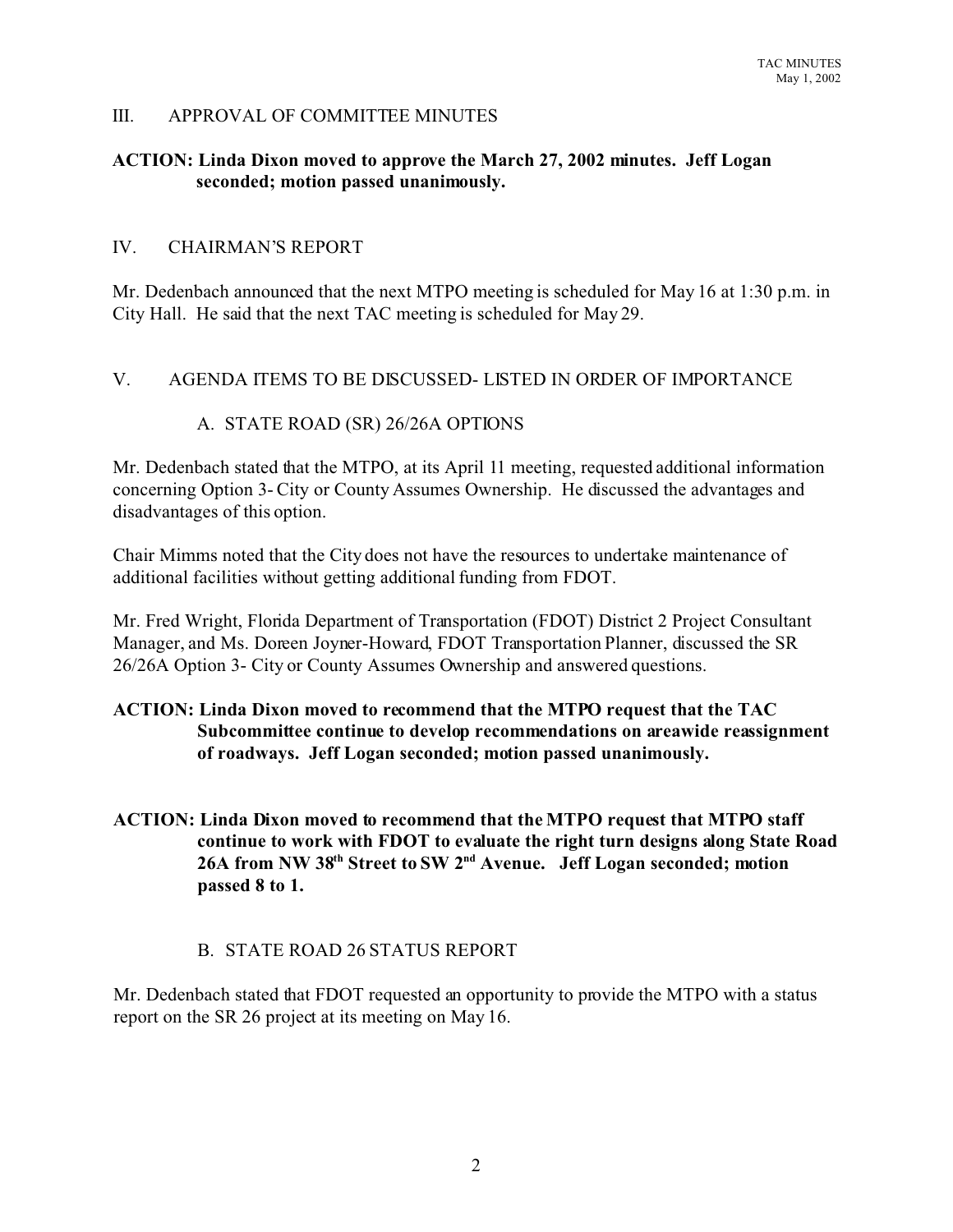### C. BICYCLE/PEDESTRIAN ADVISORY BOARD (B/PAB) RECOMMENDATION

Mr. Dedenbach stated that the B/PAB is recommending that the MTPO conduct updates of the Countywide Bicycle Master Plan to coincide with the updates of the MTPO's long range transportation plan. He also noted that MTPO staff is already researching the identification of roadway facilities which may include bicycle facilities by simply restriping.

## **ACTION: Steve Lachnicht moved to recommend that the MTPO conduct updates of the Countywide Bicycle Master Plan to coincide with the updates of the MTPO's long range transportation plan. Bill Lecher seconded; motion passed unanimously.**

## D. FISCAL YEAR 2002/2003 UNIFIED PLANNING WORK PROGRAM (UPWP)

Mr. Dedenbach stated that the MTPO Fiscal Year 2002/2003 UPWP has been prepared. He said that this year's UPWP includes less funding than last year. He reported that last year's UPWP included funding for the Transportation and Community and System Preservation (TCSP) Pilot Grant, Regional Transit System's Comprehensive Operational Analysis and the US 441Bicycle Safety Study. He noted that this year's UPWP includes funding for the Plan East Gainesville study.

## **ACTION: Linda Dixon moved to recommend that the MTPO approve the Fiscal Year 2002/2003 UPWP amended to identify funds under:**

- **1. Task 2.1 to annually maintain data in the Countywide Bicycle Master Plan; and**
- **2. Task 4.0 for MTPO staff to develop priority corridors to map future onroad and offroad bicycle facilities.**

## **Steve Lachnicht seconded; motion passed unanimously.**

## E. TRANSPORTATION DESIGN FOR LIVABLE COMMUNITIES (TDLC)

Mr. Dedenbach stated that the MTPO revised its Urban Design Policy Manual to include a TDLC policy and designated the State Roads 26/26A corridor as a TDLC facilities. He said that the MTPO also requested that MTPO staff work with City and County staff to identify roads within the Gainesville Metropolitan Area that should also receive this designation.

Ms. Joyner-Howard discussed the TDLC policies and answered questions.

## **ACTION: Linda Dixon moved to recommend that the MTPO assign the Design Team the responsibility to identify TDLC policies and opportunities as projects as come into the Work Program. Jeff Logan seconded; motion passed unanimously.**